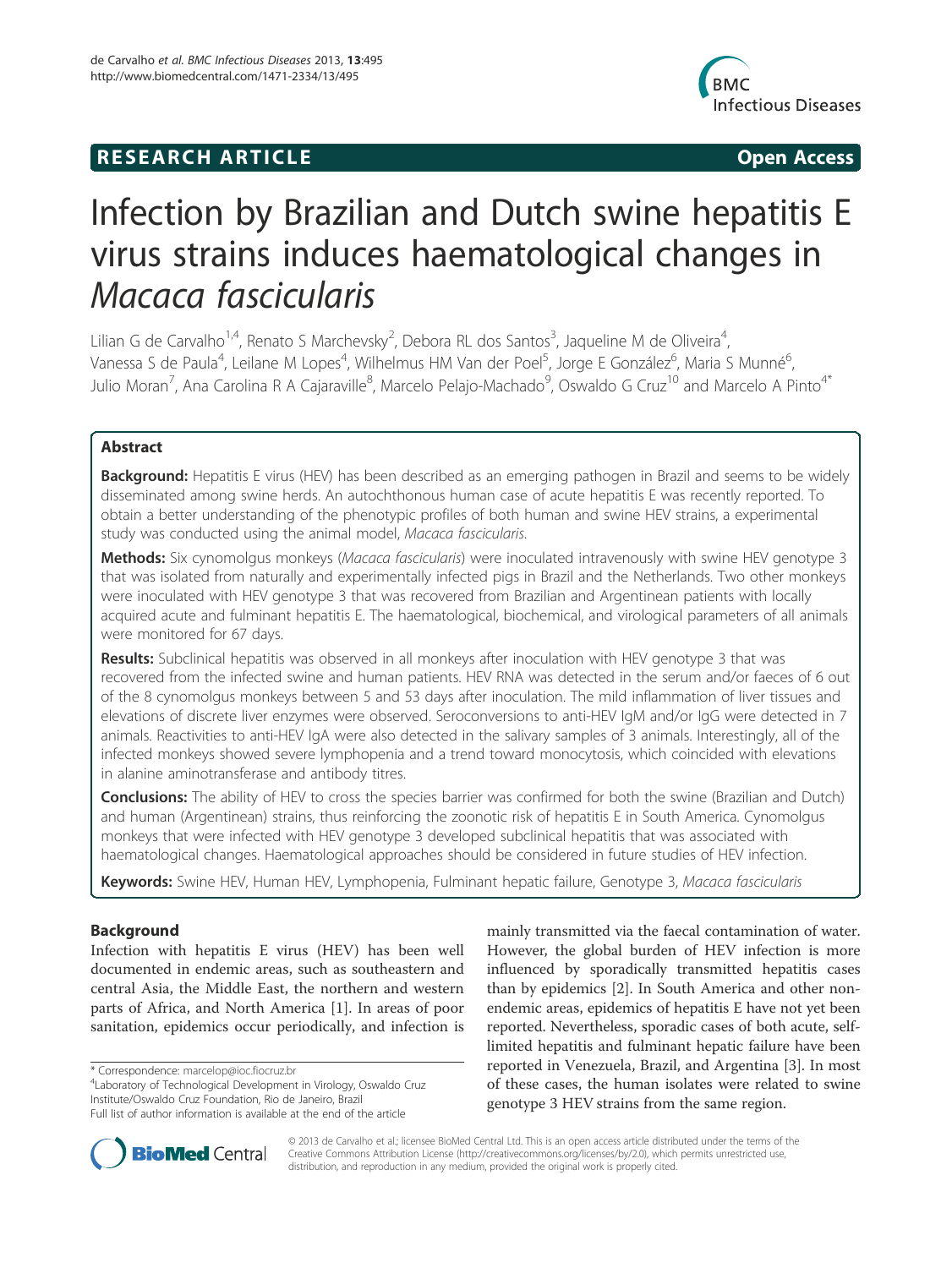In Brazil, HEV genotype 3 seems to be widely disseminated. The virus has been detected in swine and effluent samples from farms and slaughterhouses. Among swine handlers, the anti-HEV IgG seroprevalence is estimated to be 6 to 8% [4,5] and is approximately 2% in urban areas [6,7]. Although national data show high numbers of alleged cases, the true incidence of hepatitis E in the Brazilian population is uncertain because a testing protocol for HEV has not yet been established. A retrospective study of sera from patients with non-A-C acute hepatitis from 2005–2009 led to the identification of the first autochthonous human case of acute HEV infection. The genetic relatedness of this strain and the genotype 3 HEV in pigs is indicative of the zoonotic circulation of HEV in Brazil [8-10].

Infection studies using Macaca fascicularis, Aotus trivirgatus, Macaca mulatta, and Pan troglodytes that have evaluated the course of HEV infection have been previously described [11-16]. These studies have created an experimental foundation for the understanding of the immunological behaviour of HEV, including the crossreactivities among different isolated strains [17,18] and the conferral of cross-immunity among genotypes 3 and 4 in swine hosts [19]. HEV genotype 3 shows dose-dependent infectivity [20] and is able to cross species barriers [21-23], causing infection in species such as the cynomolgus monkey [24], which is considered to be a well-established model for human HEV infection.

Currently, most experimental studies of HEV investigate only virological and hepatic parameters. However, there is limited information available describing the extra-hepatic manifestations of HEV infection, including a few reports highlighting other clinical findings, such as pancreatitis, thrombocytopenia, aplastic anaemia, acute thyroiditis, glomerulonephritis, and neurologic disorders, as reviewed by Dalton et al. [25]. To obtain a better understanding of the phenotypic profiles of both human and swine Brazilian HEV strains, a descriptive study was conducted in the experimental model Macaca fascicularis. Human and swine HEV samples from Argentina and the Netherlands were also used as inocula. This article describes, for the first time, haematological disorders that could be interpreted as extra-hepatic manifestations of HEV infection.

# Methods

# Animals

Ten clinically healthy young adult cynomolgus monkeys, each weighing 1.5–6.0 kg, were provided for use in this study by the Non-Human Primates Breeding Service Centre (CECAL) of the Oswaldo Cruz Foundation (Fiocruz), Rio de Janeiro, Brazil. The study protocol was approved (L-0033/07) by the Ethics Committee for Animal Use (CEUA), Fiocruz, and was conducted in strict

accordance with the recommendations from the Guide for the Care and Use of Laboratory Animals of the Brazilian Society of Science in Laboratory Animals (SBCAL) and the National Council for Control of Animal Experimentation (CONCEA, Brazil). The animals that were selected for the study were free of simian immunodeficiency virus (SIV) and simian type D retrovirus (SRV/D). They were also negative for anti-HEV IgG in their sera and had no inflammatory changes in their pre-study liver biopsies. During the study and quarantine periods, the monkeys were maintained at Animal Biosafety Level 2 in CECAL, Fiocruz, and were kept individually in stainless steel squeeze-back cages in a climate-controlled room (temperature of  $22 \pm 1^{\circ}$ C and humidity  $55 \pm 5\%$ ) with a 12 h light/dark cycle.

## Inocula

The Brazilian swine HEV (Br-swine) genotype 3b (GenBank EF591853.1) strain was isolated from a faecal suspension that was obtained from a naturally infected pig from a commercial farm in Rio de Janeiro state [12]. The Dutch swine HEV (D-swine) genotype 3 (GenBank DQ996399) strain, which was kindly supplied by the Central Veterinary Institute of Wageningen University and Research Centre, the Netherlands, was obtained from an experimentally infected pig [23].

The Brazilian human HEV (Br-human) genotype 3b (GenBank GQ421465) strain was isolated from a 1-ml serum sample that was obtained from a 30-year-old male with acute hepatitis E [26]. The Argentinean human HEV (Ar-human) sample was kindly provided by the Dr. Carlos Malbran Institute, Buenos Aires, and was prepared from a pool of 1 ml of serum and the faeces of a 3-month-old female with fulminant acute hepatic failure (Table 1). This study was approved by the institutional review boards (CEP-Fiocruz No. 22/03), and a signed informed consent form was obtained from each participant.

# Experimental design

Eight cynomolgus monkeys were intravenously inoculated with either Br-swine (monkeys X15, Q11, and I3), Dutch swine  $(O1, G3, and F3)$ , Br-human  $(J3)$ , or Ar-human  $(R7)$ viruses. As a control, 2 monkeys (Q12 and I2) were inoculated with a 10% phosphate-buffered saline (PBS) solution (pH 7.3). All of the animals had been previously screened for the anti-hepatitis A virus (HAV) and anti-HEV antibodies by the enzyme-linked immunosorbent assay (ELISA) using the Bioelisa HAV kit (Spain Biokit, Barcelona, Spain) and the IgG anti-HEV kit (MP Biomedicals, California, USA), respectively. During the study and quarantine periods, the monkeys were housed in an Animal Biosafety Level 2 facility. The animals were clinically monitored for 67 days post infection (dpi); they were monitored daily by the veterinary staff and checked weekly for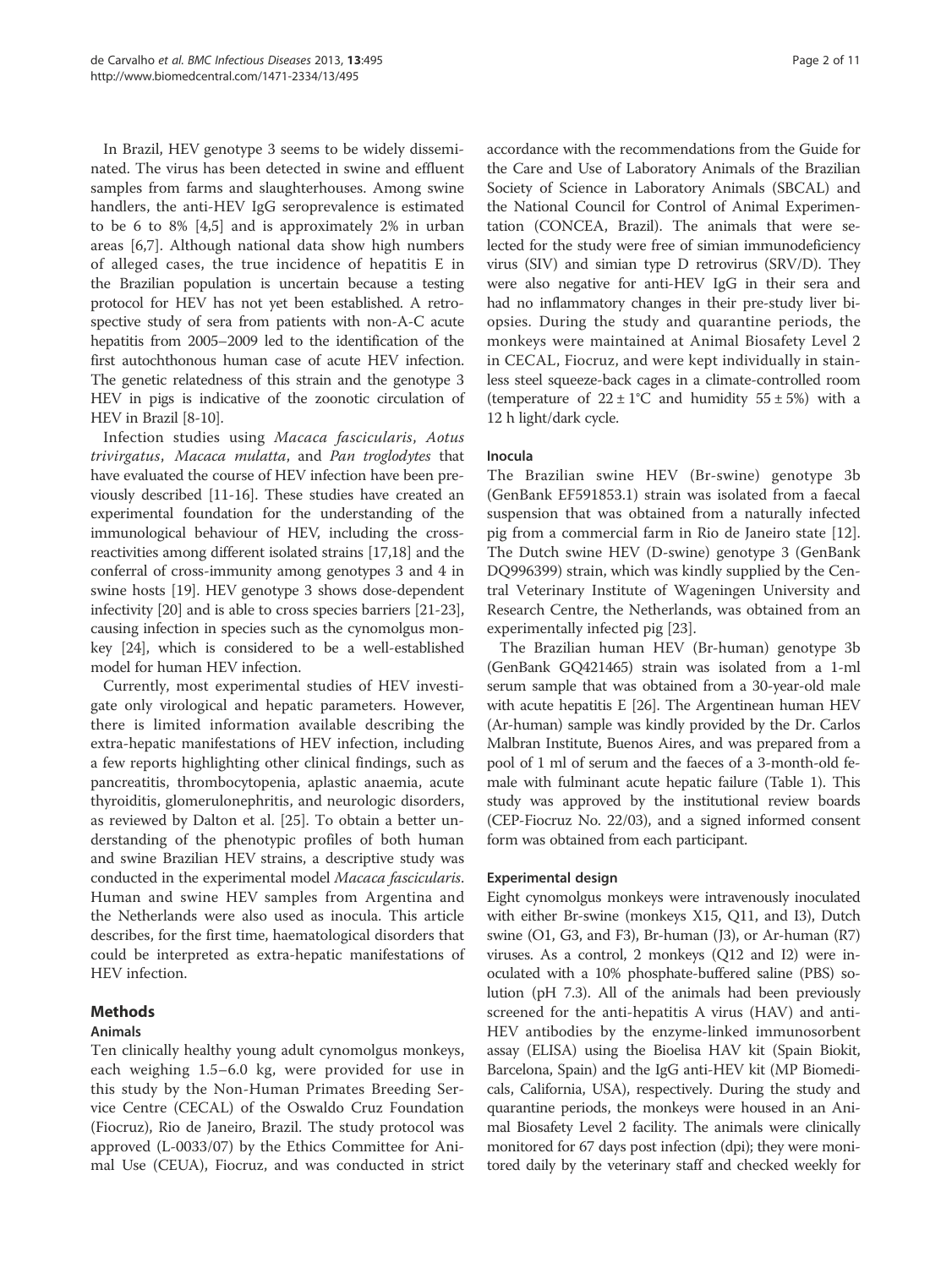| Source                                     | Inocula                   | <b>Anti-HEV</b><br>serology | HEV RT-PCR/real-time PCR               | Genotype | Age of monkey<br>(years) | Animal ID      |
|--------------------------------------------|---------------------------|-----------------------------|----------------------------------------|----------|--------------------------|----------------|
| Swine                                      | Pooled faeces (3.0 ml)    |                             | HEV RNA+/10 <sup>5</sup> copies/ml     | 3        | 15                       | 3              |
|                                            |                           |                             |                                        |          | 18                       | Q11            |
|                                            |                           |                             |                                        |          | $\overline{2}$           | X15            |
| Swine                                      | Pooled faeces (3.0 ml)    |                             | HEV RNA+/10 <sup>6</sup> copies/ml     | 3        | 11                       | O <sub>1</sub> |
|                                            |                           |                             |                                        |          | 17                       | G <sub>3</sub> |
|                                            |                           |                             |                                        |          | 19                       | F <sub>3</sub> |
| Child, female, 3 months old<br>(FALF)      | Serum and faeces (1.0 ml) | Undetectable                | Undetectable/10 <sup>3</sup> copies/ml | 3        | 7                        | R <sub>7</sub> |
| Adult, male, 30 years old<br>$(AH^{\sim})$ | Serum (1.0 ml)            | lgG+/lgM+                   | HEV RNA+/10 <sup>6</sup> copies/ml     | 3        | 14                       | J3             |
| $\overline{\phantom{a}}$                   | 10% Phosphate-buffered    |                             | Undetectable                           |          | 16                       | 2              |
|                                            | saline (1.0 ml)           |                             |                                        |          | 18                       | Q12            |

Table 1 Sources of hepatitis E virus inocula used to infect the cynomolgus monkeys

 $FALF^*$  – fatal acute liver failure;  $AH^{**}$  – acute hepatitis.

rectal temperature and weight changes. Whole-blood samples (3 ml) were collected by venipuncture at 0, 7, 14, 25, 32, 39, 46, 53, and 67 dpi for HEV RNA and antibody detection. Faecal samples were collected at 0, 5, 7, 12, 14, 18, 21, 25, 27, 32, 35, 39, 42, 49, 53, 56, 63, and 67 dpi for HEV RNA detection and were stored in polystyrene tubes at −20°C until use. Salivary samples were collected from Q11, J3, O1, G3, F3, I3, and Q12 using OraSure® collection devices (OraSure Technologies Incorporated, Pennsylvania, USA) at 0, 7, 14, 21, 28, 35, 42, and 53 dpi for IgA detection. For the collection of saliva and blood and liver biopsies (weekly), the animals were anaesthetised with ketamine hydrochloride at 20 mg/kg (Vetanarcol, König, Argentina) and xylazine hydrochloride at 0.1 mg/kg (Syntec Brazil, São Paulo, Brazil). At 67 dpi, all of the animals were euthanised under deep barbiturate anaesthesia with sodium thiopental 2.5% at 25 mg/kg (Thiopentax, Cristalia, São Paulo, Brazil), which was delivered intravenously. Subsequently, cardiac punctures were performed, and the animals were euthanised by exsanguination.

#### ELISA tests

The presence of anti-HEV IgG was detected using a commercial ELISA Kit (MP Biomedicals, Ohio, USA) according to the manufacturer's instructions. Pre- and post-inoculation samples were also tested for macaque anti-HEV IgG, IgM (sera), and IgA (saliva) using a modified protocol (Dr. Julio Moran Laboratories, Zurich, Switzerland) for the commercially available DiaCheck antihuman HEV antibody assay with an adapted goat antimacaque immunoglobulin conjugate (Fitzgerald Industries International, Inc., Massachusetts, USA).

# Real-time PCR (qPCR)

Total RNA was extracted from 140 μl of a serum and faecal suspension (10% w/v in PBS) using the QIAamp Viral RNA Kit (Qiagen, California, USA). Reverse transcription was performed using 25 μl of RNA, 200 IU/ml Superscript III reverse transcriptase (Life technologies Corp., USA), and 20 pmol/μl random primer (Life technologies Corp., USA). A quantitative TaqMan real-time PCR assay was performed using a standard curve that was generated with a plasmid clone from a Brazilian swine strain that had been previously characterised as having genotype 3 [26]. Plasmid serial dilutions ranging from  $10^8$  to  $10^1$  were used to provide quantification parameters.

The qPCR reactions were performed in duplicate in a final volume of 25 μl consisting of 12.5 μl Universal PCR Master Mix (Life technologies Corp., USA), 5 μl cDNA, endonuclease-free water, and the previously described primers and probes [27]. The following conditions were used for the qPCR: 50°C for 2 min to activate the uracil N-glycosylase (UNG), an initial denaturation step at 95°C for 15 min, 45 cycles of denaturation at 95°C for 10 sec, and annealing/extension at 55°C for 1 min. The amplification data were collected and analysed with Applied Biosystems 7500 Software® v2.0. Samples were considered to be positive when the signal crossed the threshold line, presenting a characteristic sigmoid curve. The number of viral genome copies (GC) was determined by adjusting the values according to the volumes that were used for each step of the procedure (i.e., extraction, cDNA synthesis, and the qPCR reaction).

# Liver function

Alanine aminotransferase (ALT), aspartate aminotransferase (AST), gamma-glutamyl transferase (GGT), and total bilirubin (Tb) serum levels were determined using a commercial enzymatic colorimetric method (Abbott, IL, USA). The baseline levels were obtained from blood samples of the pre-inoculation and control groups.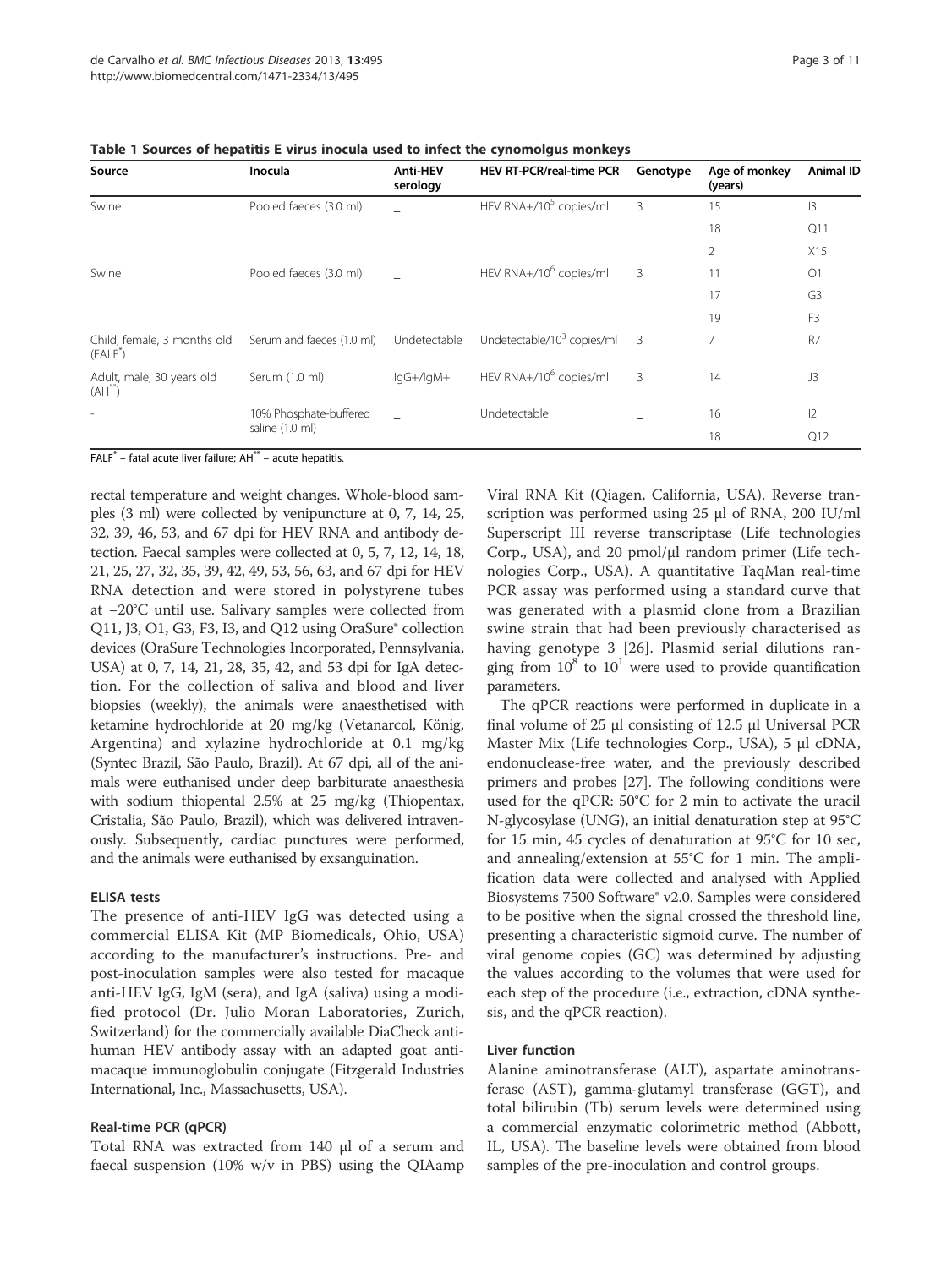#### Peripheral blood cell counts

Haematological, biochemical, and serological parameters were established for each animal using individual pre-inoculation samples. Blood samples were collected using ethylenediaminetetraacetic acid (EDTA) capillary tubes. Peripheral blood cells were counted using a commercial veterinary haematology analyser (Roche Diagnostica, Brazil).

#### Histopathological analyses

Liver biopsies were collected at 0, 7, 14, 25, 32, 39, 46, 53, and 67 dpi by ultrasound-guided liver puncture, as described previously [28]. A portion of each sample was stored in 10% buffered formalin (pH 7.0) before being processed and embedded in paraffin according to standard methods. Paraffin blocks were sectioned at 4 μm and stained with haematoxylin-eosin, Giemsa stain, and Masson's trichrome stain (Sigma-Aldrich, USA). The slides were examined under light microscopy, and inflammatory lesions were quantified using a scale from 0 to 4 that was based on the number of focal mononuclear cell infiltrates per 10 hepatic lobules:  $0 = no$  inflammation,  $1 = 1$  to 2 focal infiltrates (poor),  $2 = 3$  to 5 focal infiltrates (mild),  $3 = 6$ to 10 focal infiltrates (moderate), and  $4 = over 10$  focal infiltrates (severe) as described previously [29]. A portion of each liver sample was stored in liquid nitrogen until the HEV analysis was performed. Pre-inoculation liver biopsies were performed to confirm the absence of other liver diseases.

# HEV antigen detection

Frozen liver sections (4 μm) that had been obtained at 67 dpi were examined by indirect immunofluorescence using a rabbit anti-HEV polyclonal antibody at a 1:150 dilution (Research Diagnostics Inc., USA) as the primary antibody (1 mg/ml), followed by a FITC-labelled goat antirabbit IgG antibody (2 mg/ml) at a 1:750 dilution (Sigma-Aldrich) as the secondary antibody. The slides were counterstained with Evans Blue, mounted with ProLong<sup>®</sup> Gold Slow Fade in glycerol with DAPI stain (Life technologies Corp., USA), and covered with a coverslip. Images of the positive fields were obtained by confocal microscopy (LSM Zeiss 510 Meta Carl Zeiss, Oberkochen, Germany).

# Statistical analyses

Data are expressed as the means  $\pm$  standard deviations (SD). Statistical analyses for the continuous variables were performed using 2-way ANOVA non-parametric statistics. A value of  $P < 0.05$  was considered to be statistically significant. All of the calculations were performed using The R Project for Statistical Computing [30], and the graphics were produced using GraphPad InStat version 5.01 for Windows (GraphPad Software, San Diego, CA, USA).

#### Results

# Cynomolgus monkeys inoculated with faecal suspensions from Brazilian and Dutch swine

#### Detection of HEV RNA in serum and faecal samples

After inoculation with the Brazilian swine HEV (Br-swine), all of the animals were successfully infected. HEV RNA was detected by qPCR in the sera and faeces of all infected cynomolgus monkeys with the exception of monkey X15, which did not have viraemia but exhibited viral shedding in the faeces between 14 and 21 dpi. One animal showed a protracted pattern of viral shedding in the faeces from 21 dpi onwards. Out of the 3 animals that were inoculated with the Dutch swine HEV (D-swine), HEV RNA was detected at earlier time points in 2 (O1 and G3), with the virus being detected in the faeces at 5 or 7 dpi and in the sera at 7 to 14 dpi (Table 2).

#### Biochemical and histopathological findings

Individual values for ALT, AST, GGT, and Tb did not vary significantly during the follow-up period. Exceptions included monkeys X15 (inoculated with the Br-swine virus) and F3 (inoculated with D-swine), of which serum levels for ALT, AST, and GGT were higher compared with their respective pre-inoculation values and the cynomolgus standard normal values (Table 2).

The histological analyses of the pre-inoculation liver sections were normal in all animals. After inoculation, the most prominent inflammatory reaction was observed for monkey X15 (Brazilian inoculum), which exhibited a mild portal inflammation with lymphocytes and histiocytes. Monkeys I3 and Q11 showed mild to moderate hyperplasia of the Ito cells from day 0 throughout the follow-up period. Cynomolgus monkeys that were inoculated with the Dutch swine HEV showed changes that were compatible with biochemical and histological HEV-related hepatitis, including mild inflammatory reactions with multifocal lobular lymphohistiocytic infiltrates (Figure 1B and Table 2). Slight to mild fatty changes and mild diffuse swelling of the hepatic cells were detected in all of the animals, even in the absence of an inflammatory response. Monkeys I3 and Q11 showed mild to moderate Ito cell hyperplasia from day 0 until the end of the experiment (Figure 1A and Table 2).

#### Detection of HEV antibodies in serum and saliva

Animals that were inoculated with the Br-swine inoculum (Figure 2C) exhibited specific antibody responses, with their IgG and IgM serum titres beginning to rise at 25 dpi. The exception was monkey I3, for which the only detectable antibody was salivary IgA.

All animals that were inoculated with the D-swine HEV showed IgM, IgG, and IgA anti-HEV titres in the serum samples that were collected during the follow-up period. Both IgA and IgM were transient and decreased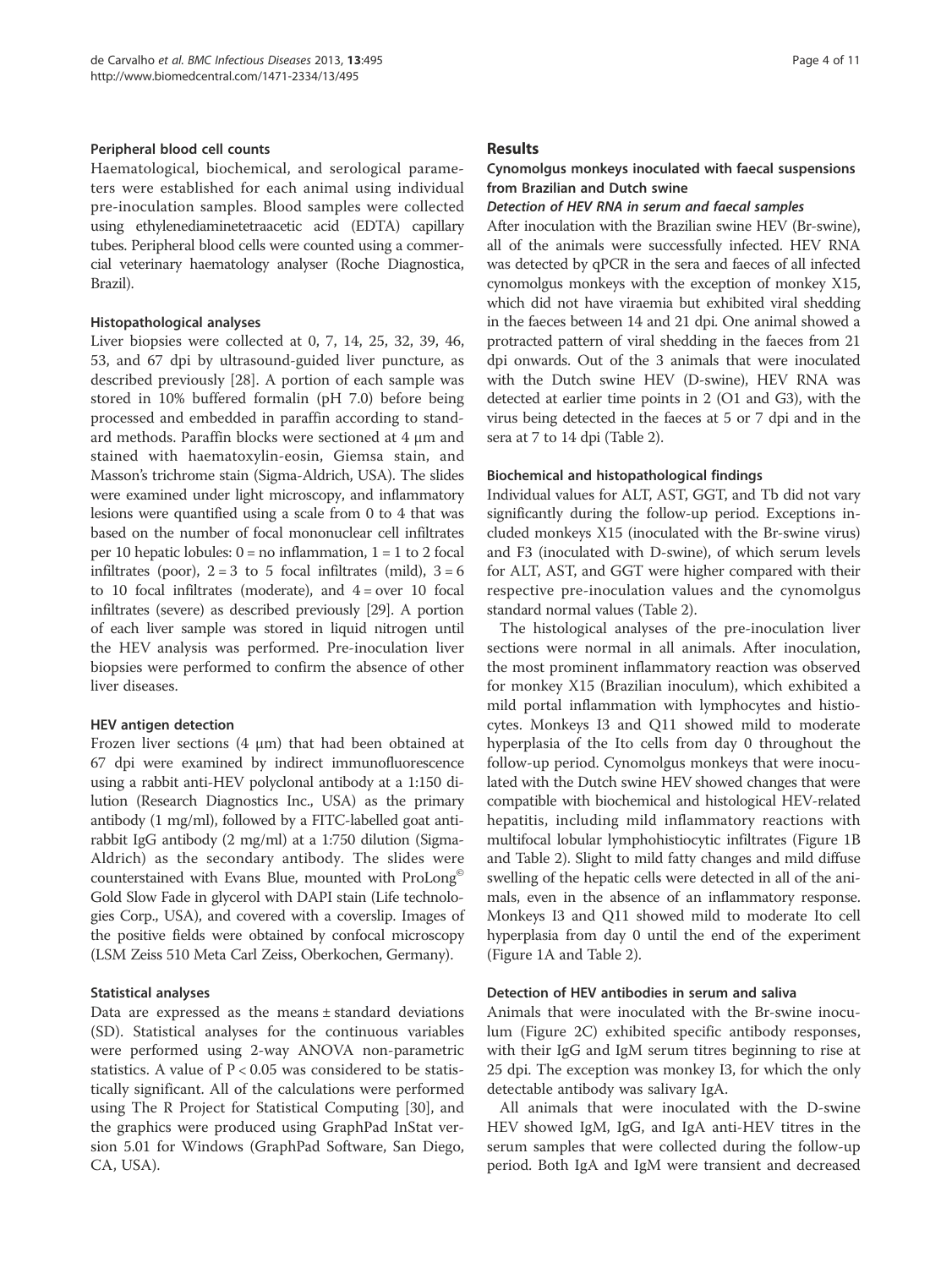| Inocula  | Animal<br>ID   | <b>ALT</b>                     | <b>AST</b> | <b>GGT</b>      | Tb      | **Liver<br>injury | <b>HEV RNA detection</b> |                  | ***anti-HEV |        |                          |                          | Clinical interpretation****                              |  |
|----------|----------------|--------------------------------|------------|-----------------|---------|-------------------|--------------------------|------------------|-------------|--------|--------------------------|--------------------------|----------------------------------------------------------|--|
|          |                | (IU/dL) ( <sup>#</sup> maximum |            |                 | (Score) | $(dpi*)$          |                          | (EIA reactivity) |             |        |                          |                          |                                                          |  |
|          |                |                                |            | value obtained) |         |                   |                          |                  |             | Serum  |                          | <b>Saliva</b>            |                                                          |  |
|          |                |                                |            |                 |         |                   | Serum                    | <b>Faeces</b>    | lgM         | lgG    | lgA                      | lgA                      |                                                          |  |
| Br-swine | X15            | 73                             | 295        | 315             | 0.8     | $\overline{2}$    |                          | $14 - 21$        | $+$         | $+$    | $+$                      | nt                       | Subclinical hepatitis E                                  |  |
|          | Q11            | 24                             | 31         | 64              | 0.7     |                   | 14                       | $7 - 21$         | $+$         | $^{+}$ | $+$                      |                          | Subclinical hepatitis E without<br>biochemical disorders |  |
|          | 3              | 40                             | 54         | 224             | 0.8     | 2                 | $39 - 53$                | $21 - 53$        |             |        |                          | $+$                      | Subclinical hepatitis E                                  |  |
| D-swine  | 01             | 40                             | 119        | 237             | 0.8     |                   | 14                       | $5 - 18$         | $^{+}$      | $^{+}$ | $+$                      | $\overline{\phantom{a}}$ | Subclinical hepatitis E                                  |  |
|          | G <sub>3</sub> | 32                             | 42         | 138             | 0.8     |                   | $7 - 14$                 | $7 - 18$         | $+$         | $^{+}$ | $+$                      | $+/-$                    | Subclinical hepatitis E without<br>biochemical disorders |  |
|          | F <sub>3</sub> | 99                             | 302        | 238             | 0.7     |                   |                          |                  | $^{+}$      | $^{+}$ | $+$                      | $+$                      | Biochemical and histological<br>hepatitis E              |  |
| Br-human | J3             | 57/46                          | 50         | 293             | 0.8     | $\overline{1}$    |                          |                  |             |        |                          |                          | Biochemical and histological<br>hepatitis E              |  |
| Ar-human | R7             | 21                             | 213        | 188             | 0.8     | $\mathbf{0}$      |                          | $14 - 27$        | $^{+}$      | $^{+}$ | $+$                      | nt                       | Subclinical hepatitis E                                  |  |
| Control  | $ 2\rangle$    | 21                             | 43         | 92              | 0.8     | $\mathbf{0}$      |                          |                  |             |        | $\overline{\phantom{a}}$ | nt                       | Uninfected                                               |  |
|          | Q12            | 21                             | 116        | 103             | 0.7     | 0                 |                          |                  |             |        |                          |                          | Uninfected                                               |  |

Table 2 Summary of biochemical, histopathological, and virological patterns during HEV (genotype 3) infection in cynomolgus monkeys

\*dpi: days post inoculation.

\*\*Liver sections were prepared from large liver samples collected during necropsy; liver injury score (adapted from [29]): 0 – without inflammation, 1 – 1 to 2 lymphohistiocytic inflammatory infiltrates/10 liver lobules, 2–3 to 5 inflammatory infiltrates/10 lobules, 3–6 to 10 inflammatory infiltrates/10 lobules, 4- >10 inflammatory infiltrates/10 lobules (adapted from [29]).

\*\*\*DiaCheck anti-human HEV antibody assay that was modified with a goat anti-macaque secondary antibody.

# The maximum value obtained during the entire follow-up period is provided.

\*\*\*\*Subclinical hepatitis was considered when the animals presented only laboratorial finds of infection, Biochemical hepatitis was considered using species-specific normal values and pre-inoculation values. Liver enzymes values were elevated at least twice above baseline in the context of an HEV infection. Histological hepatitis was considered when the animals presented lymphohistiocytic inflammatory infiltrates in liver biopsy.

Br: Brazilian, Ar: Argentinian, D: Dutch, EIA: Enzyme immunoassay, nt: not tested, (they did not produced enough saliva).

after 46 and 55 dpi, respectively (Figure 1B). The IgG titre remained high until the end of the study. The highest salivary IgA titre was detected at 39 dpi. In monkey F3, the highest IgA (serum and saliva), IgM, and IgG titres were detected immediately following HEV inoculation. Focal necrosis (Figure 2A) and HEV Ag were detectable until 67 dpi (Figure 2B). Monkeys O1 and G3 seroconverted and had biochemical and histological hepatitis in association with transient viraemia and faecal shedding. In monkey F3, sudden rises in serum IgM, IgG, and IgA titres occurred at 7 dpi, suggesting a pre-exposure to HEV without detectable HEV antibodies in the preinoculation screening (Figure 1B).

# Cynomolgus monkeys inoculated with biological samples from patients from Brazil and Argentina

Cynomolgus monkey inoculated with Brazilian human HEV The animal that was inoculated with the Brazilian human virus (cynomolgus J3) exhibited rising levels of anti-HEV IgG antibodies in association with the development of inflammatory liver lesions, which was consistent with immunomediated liver injury (Table 2). Slight to mild fatty changes and mild diffuse swelling of the hepatic cells were

found in the pre-inoculation liver sample in addition to those that were sampled throughout the experiment. At 46 and 53 dpi, this monkey showed mild portal infiltration, and at necropsy, the liver histopathology was scored as 1 using the severity assessment scoring system for inflammatory lesions (Table 2). Two slight variations in ALT levels were observed at 25 and 39 dpi. A change in GGT was detected at 25 dpi, and variations in TB were detected at 7, 14, and 32 dpi (Figure 1D).

Cynomolgus monkey inoculated with Argentinean human HEV Cynomolgus monkey R7 was inoculated with the Argentinean human HEV sample (Ar-human) and developed biochemical and histological hepatitis with viral shedding. Mild to moderate hyperplasia of the Ito cells and mild portal infiltration were observed at 25 dpi and 7 dpi, respectively. Liver samples that were obtained at necropsy showed histological recovery (Table 2 and Figure 1C).

#### Negative controls

Both of the negative controls (monkeys Q12 and I2) developed non-significant biochemical alterations directly following the liver puncture procedures. Liver biopsies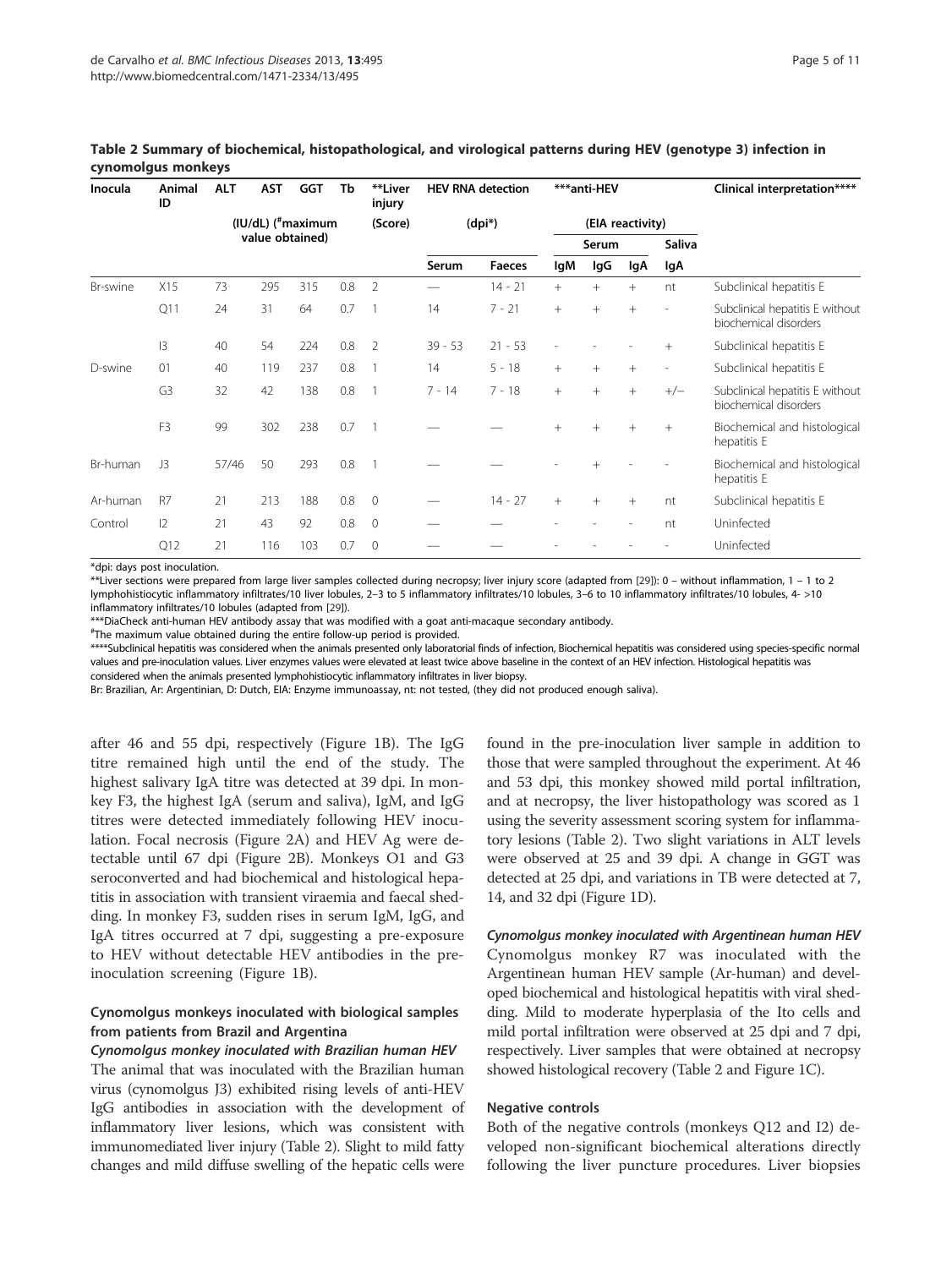

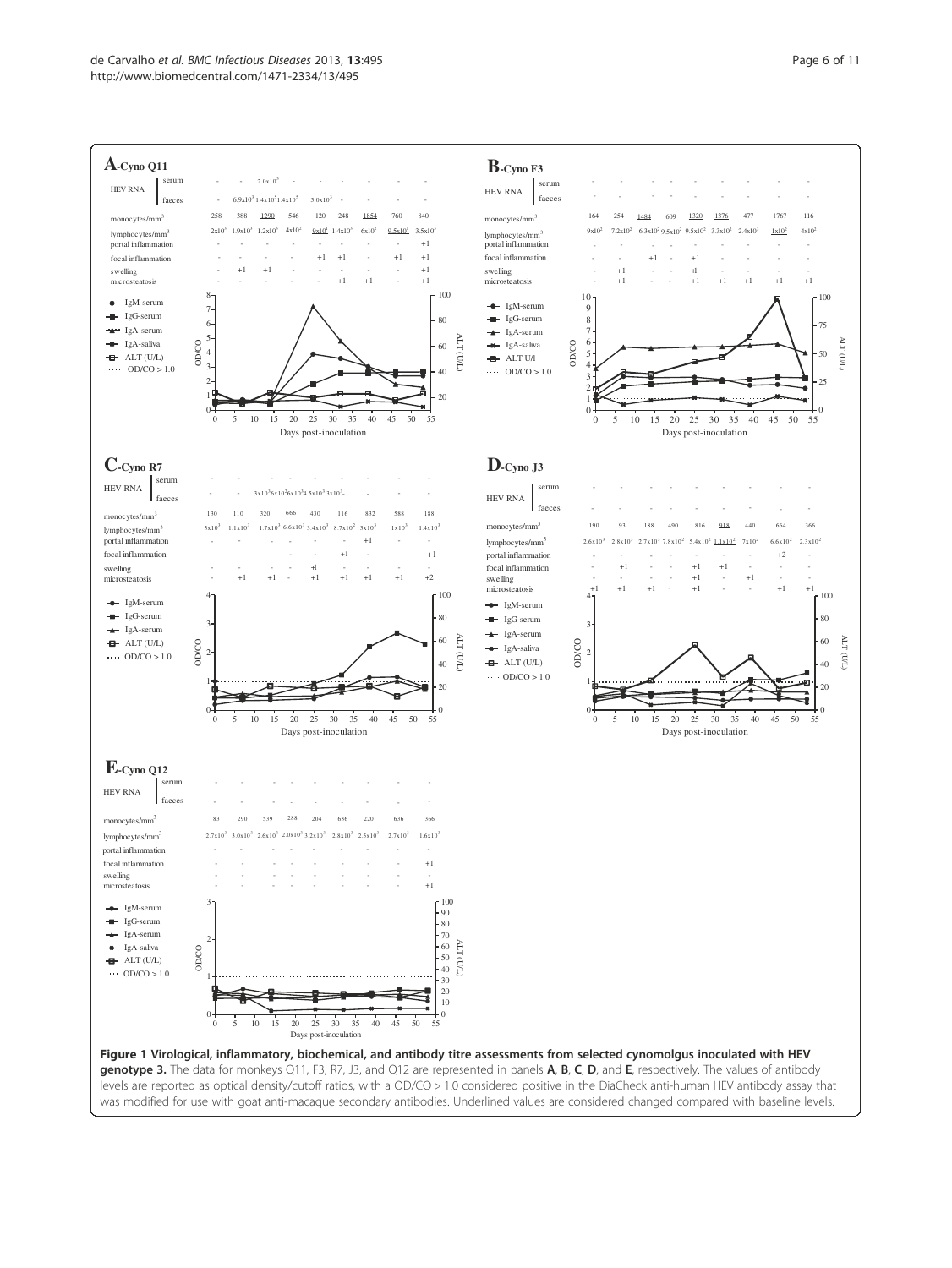

Figure 2 Liver sections from cynomolgus (A and B) and Brazilian HEV infected pig (C). A. Focal area of hepatocyte necrosis with polymorphic inflammation (histiocytes, lymphocytes, and neutrophils). Stained with hematoxylin and eosin; B. Detection of HEV antigen (marked in green) in the cytoplasm of hepatocytes and Kupffer cells at 67 dpi (cynomolgus G3); and C. Detection of HEV antigen (marked in red) in the cytoplasm of hepatocytes from a naturally infected pig obtained from a commercial pig farm in Brazil (inoculum).

were scored as 0 using the severity assessment scoring system for inflammatory lesions (Figure 1E).

# Peripheral blood cell counts

In general, the average number of platelets and red blood cells did not change over the course of the experiment. However, severe episodes of lymphopenia (< 200 cells/mm<sup>3</sup>) were observed throughout the follow-up period. The average lymphocyte count was reduced  $(P < 0.01)$  in comparison with the baseline value of lymphocytes in the peripheral blood  $(2,800 \pm 1,000 \text{ cells/ml})$  (Figures 3A and 3B). Discrete monocytosis (> 900 cells/mm<sup>3</sup>) was also observed in the inoculated animals (Figures 3C and 3D).

# Discussion

This article describes a successful, original approach for the experimental infection of cynomolgus macaques with HEV genotype 3 from different sources (human and swine) and different clinical manifestations. In their original hosts, these viruses were associated with varying clinical manifestations, ranging from none in the swine to fatal acute liver failure or acute hepatitis in the humans. HEV samples from different geographical regions, including Argentina, The Netherland and Brazil where hepatitis E is rare and/or under-diagnosed, were used in the present study. The intravenous route was employed for inoculation to ensure the best bioavailability of the inocula. Furthermore, our previous experience with the experimental transmission of enterically transmitted viral hepatitis in different nonhuman primates indicated that the only difference between oral and intravenous inoculation is the period of viral incubation, which is generally shorter for the intravenous route. Similar to the other experimental studies employing the cynomolgus monkey as a model for HEV infection, we found slight biochemical and histological alterations [31].

We observed that the first HEV-related event was viral shedding (at 5 to 21 dpi), as has been previously reported [32]. We assume that all of the animals presented with subclinical viral hepatitis independent of the source of the inoculum (swine or human) and the clinical presentation of the original host organism [22,31]. Even the animal that was inoculated with the Brazilian human HEV strain showed rising titres of anti-HEV IgG after 39 dpi. Indeed, there were no indications that the passive transfer of antibodies had occurred (Figure 1D). A late seroconversion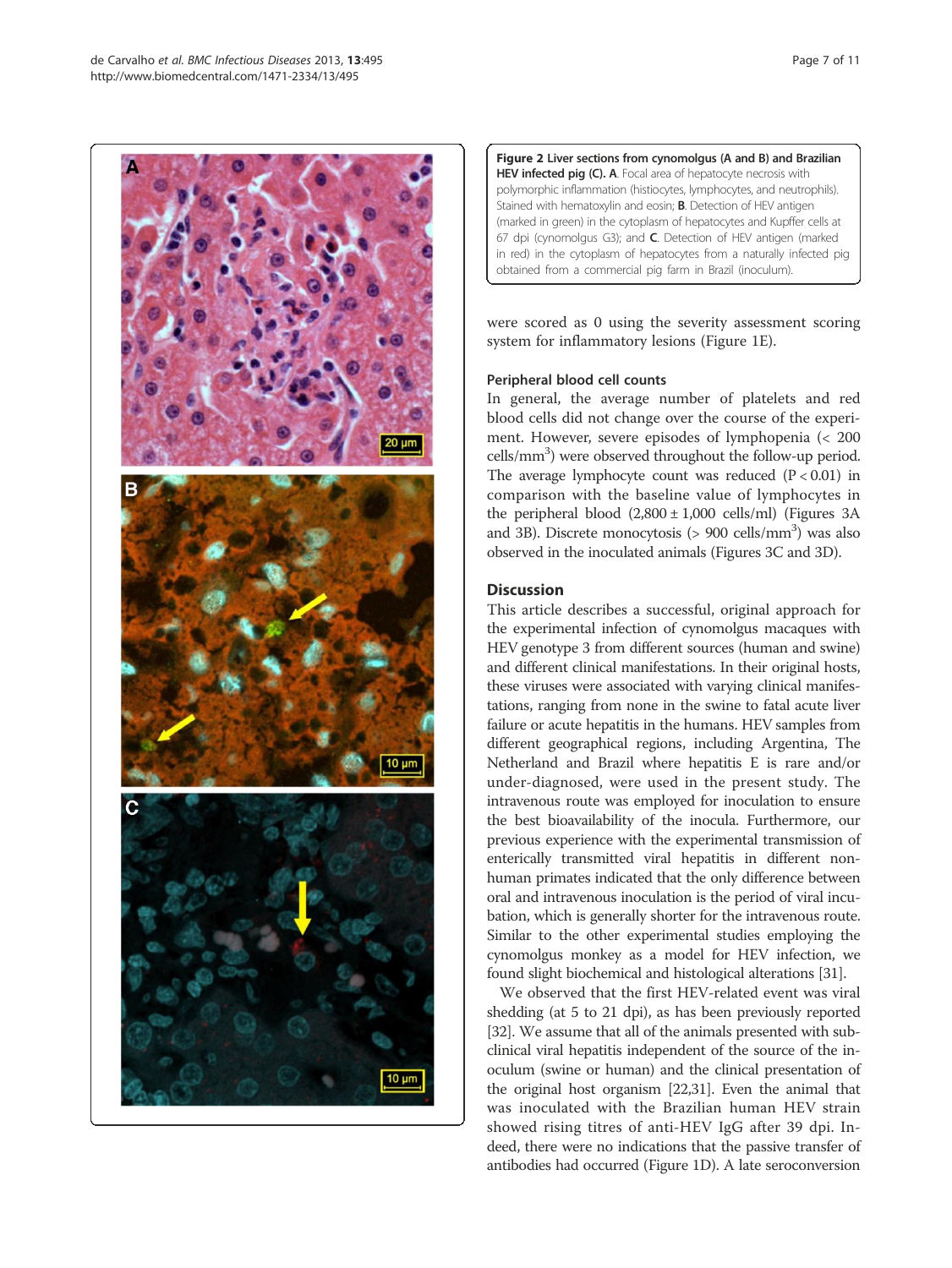

to HEV (at 6–7 weeks pi) has previously been detected in cynomolgus monkeys that were inoculated intravenously with HEV from rabbits [33]. The absence of detectable HEV RNA in the faeces or sera may be explained by the presence of an IgG antibody response in the inoculum (human serum), which may have reduced the infectivity of the HEV particles, and/or by the lengthy time period that the samples had been stored. However, in both of these scenarios, the HEV peptides would have sensitised the macaque immune systems.

Cynomolgus monkey F3 presented with biochemical and histological hepatitis E (Table 2) without detectable viraemia or faecal shedding. However, early increases in antibody titres (IgM, IgA, and IgG) were observed concomitantly with slow and progressive ALT elevation. Apparently, the HEV infection was controlled in this monkey, accounting for the small number of focal inflammatory areas. A previous natural infection [34,35] or another HEV-like pathogen may explain this resistance to infection [36,37]. This result was intriguing because the main criterion for the inclusion of cynomolgus monkeys in our experimental protocol was the absence of anti-HEV IgG in the pre-inoculation serum. All of the animals that were provided by the animal breeding centre had been screened twice for HEV antibodies using two different assays. Sixteen out of the 76 captive cynomolgus monkeys were reactive to anti-HEV IgG in this screening

and were therefore excluded from this study. All of the non-reactive animals were considered to be naive to HEV infection. Other authors have assumed that HEV or an HEV-related agent circulates naturally among Indian macaques [34,35,38,39]. A previous natural exposure may prevent a new (experimental) HEV infection [40,41]. In contrast, cynomolgus monkey I3 (Table 2) showed lymphopenia, prolonged viraemia (starting at 39 dpi), and faecal shedding (starting at 19 dpi) without seroconversion until the end of the experiment and possibly beyond that period. Such a pattern of prolonged viraemia and viral elimination without seroconversion or liver enzyme elevation has been described for HEV-infected, immunocompromised individuals [42-44], haemodialysis patients [45], and an immature neonate [44]. The protective roles of specific antibodies in controlling HEV infection have been confirmed in non-human primate studies [40,46-48] for both naturally acquired and experimentally induced infections [38,48,49] and in convalescent human patients [50]. The presence of activated lymphocytes during the resolution of hepatitis E infection has been demonstrated in acute hepatitis [51], acute liver failure [52], and acute hepatitis during pregnancy [53].

Interestingly, all of the infected monkeys showed severe lymphopenia and discrete monocytosis, coinciding with elevations in ALT and antibody titres. This study describes, for the first time, the haematological disorders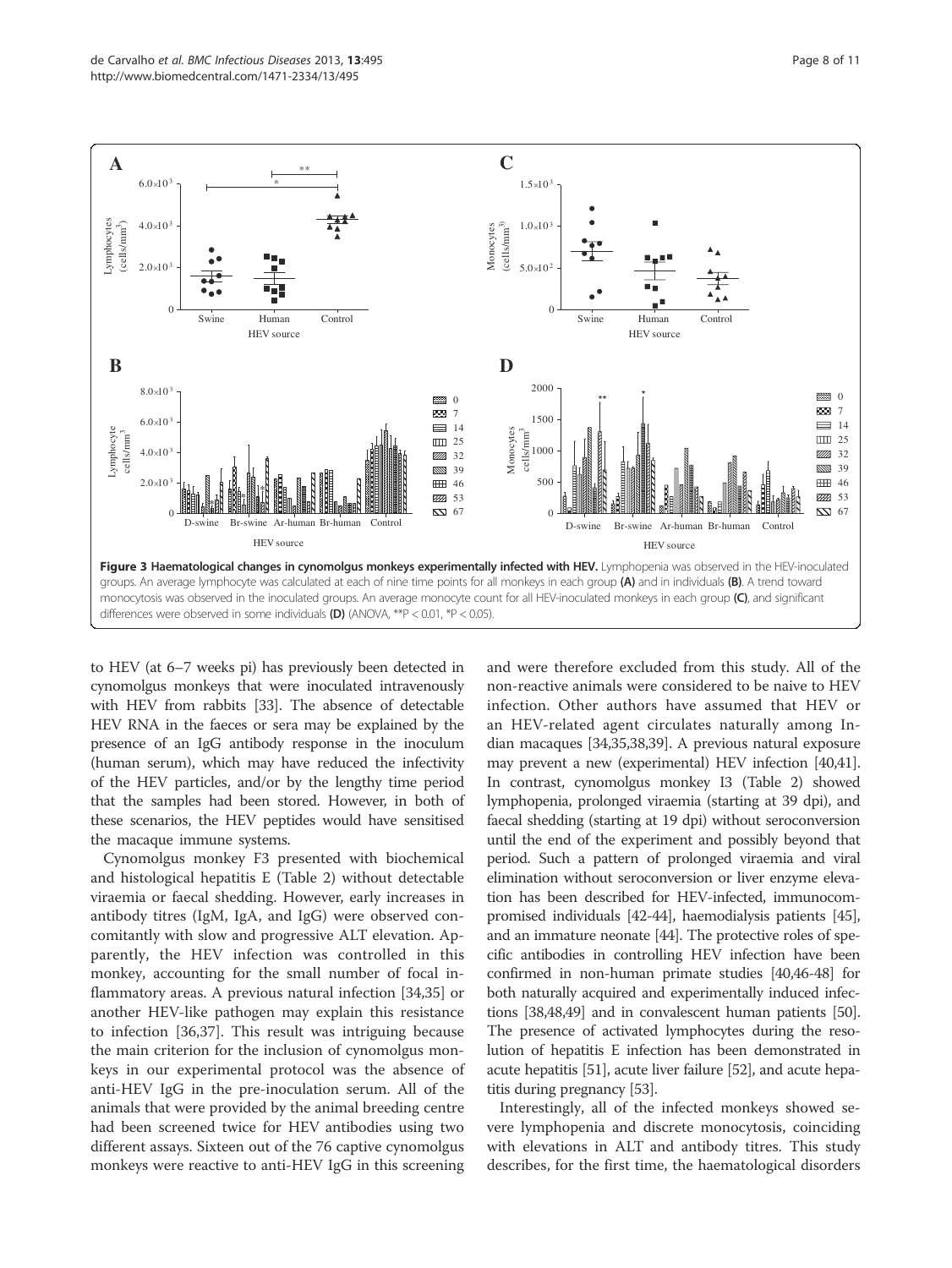that are associated with HEV infection, thus providing an additional parameter for future experimental protocols. In addition, we observed a progressive reduction in the average neutrophil counts of the inoculated animals compared with their baseline levels (data not shown). Other uncommon extra-hepatic manifestations, such as thrombocytopenia, anaemia [54], and neurological symptoms, have been previously described in HEV-infected patients [55]. Monocytosis has also been observed, typically in animals that have been inoculated with swine HEV. However, the restricted number of animals and inocula and the large individual variability among haematological values do not allow for precise conclusions to be drawn. The lymphohistiocytic hepatitis that was detected in our study has also been described in a rodent model of infection with HEV genotype 4 [56]. The elevated presence of infiltrated lymphocytes in the portal area and the focal inflammation that was detected in our study may be consequences of the intra-hepatic flow of lymphocytes, which was observed during this study for CD8+ cells in the cynomolgus monkeys with subclinical hepatitis E (data not shown). The same findings have also been reported in transplant patients with chronic hepatitis E [57] and in the liver parenchyma after HEVinduced acute liver failure [56]. Other authors have also observed lymphopenia in patients with hepatitis-virusassociated aplastic anaemia (HAA), suggesting that HAA may be influenced by the immune-mediated destruction of bone marrow [58]. Several viruses are considered to be triggers for autoimmunity and overt autoimmune disease. The virus-specific evasion mechanism, which is termed molecular mimicry, may serve as an accelerating factor for hepatic and extra-hepatic pathogenesis [59]. Further immunological approaches using peripheral blood cells and their precursors in bone marrow samples will contribute to understand the haematological manifestations of hepatitis E infection.

With the goal of improving HEV diagnoses, the serum titres for the IgA and IgM immunoglobulins were measured and showed similar profiles, with temporary increases being observed in most of the animals that were considered to be HEV-infected. Although the collection of salivary samples is less invasive than that of blood, the irregularities and fluctuations in the specific IgA levels in the saliva during the follow-up period indicate that this marker cannot replace classical testing that uses serum antibodies as markers for acute infection in routine diagnostics.

Our study indicate that HEV is capable of inter-species infection, which has been corroborated by other studies that have been conducted with HEV genotype 3 [21,60]. Because autochthonous hepatitis E cases have been associated with genotype 3 isolates, the zoonotic aspect of HEV infection should be considered in non-endemic, developing countries, such as Brazil and Argentina. Additional serological, molecular, and epidemiological studies will provide a better understanding of the dynamics and profile of this disease in Latin America.

#### Conclusions

Finally, this work confirmed the ability of HEV to cross the species barrier for both the swine (Brazilian and Dutch) and human (Argentinean) strains, thus reinforcing the zoonotic risk of hepatitis E in South America. Cynomolgus monkeys that were infected with HEV genotype 3, obtained from different clinical presentations, developed subclinical hepatitis that was associated with haematological changes.

#### Abbreviations

HEV: Hepatitis E virus; CEUA: Ethics committee for animal use; HAV: Hepatitis A virus; CONCEA: The national council for control of animal experimentation; SIV: Simian immunodeficiency virus; SRV/D: Simian type D retrovirus; HAA: Hepatitis-virus-associated aplastic anaemia; CECAL: Animal breeding centre; EDTA: Ethylenediaminetetraacetic acid; ALT: Alanine aminotransferase; AST: Aspartate aminotransferase; GGT: Gamma-glutamyl transferase; Tb: Total bilirubin.

#### Competing interests

The authors declare that they have no competing interests.

#### Authors' contributions

MAP conceived the idea, managed the study, participated in the analysis of data and the preparation of the manuscript; LGC and DRLS participated in the study design and performed the experiments; WHMVP, JEG, and MSM provided the inocula; VSP and LGC performed the molecular biology tests; RSM and MP-M performed the histopathological and confocal analysis, respectively; LMP participated in the immunofluorescence analysis; JM: performed the serological tests; OGC realized the statistical analysis; MAP and JMO wrote the paper. All authors read and approved the final manuscript.

#### Authors' information

Please use the form below to submit correspondence to the authors or contact them at the following address.

Marcelo Alves Pinto, Laboratório de Desenvolvimento Tecnológico em Virologia, Instituto Oswaldo Cruz, Fundação Oswaldo Cruz, Ministério do Saúde, Governo Federal, Brasil. Pavilhão Helio e Peggy Pereira sala B221, Avenida Brasil 4365, Manguinhos, Rio de Janeiro, CEP 21045–900. LM L, is fellowship of CNPq.

#### Acknowledgements

We would like to thank the staff of the Centro de Experimentação Animal at the Instituto Oswaldo Cruz/Fiocruz, especially Felipe de Carvalho Resende (DVM) for his animal care, as well as the staff of the Confocal Microscopy Technological Platform/Fiocruz, the Clinical Laboratory of Laboratory Animals of the Technological Platforms/Fiocruz, especially Simone Ramos for haematological analysis, and the Animal Breeding Centre, CECAL/Fiocruz. This study was sponsored by Conselho Nacional de Desenvolvimento Cientifico e Tecnológico-CNPq (grant numbers 30 8951/2010-7 and 57832/ 2008-3 to MAP), Fundação de Amparo a Pesquisa do Estado do Rio de Janeiro - FAPERJ (grant number 111.145/2011 to MAP) and Laboratório de Desenvolvimento Tecnológico em Virologia, Instituto Oswaldo Cruz/Fiocruz grants to MAP (POM-IOC/Fiocruz).

#### Author details

<sup>1</sup> Centre for Laboratory Animal Breeding, Department of Primatology Oswaldo Cruz Foundation, Rio de Janeiro, Brazil. <sup>2</sup>Laboratory of Neurovirulence, Institute of Technology on Immunobiologicals, Bio-Manguinhos, Oswaldo Cruz Foundation, Rio de Janeiro, Brazil. <sup>3</sup>Laboratory of Veterinary Viruses, Department of Veterinary Microbiology and Immunology, UFRRJ, Rio de Janeiro, Brazil. <sup>4</sup> Laboratory of Technological Development in Virology, Oswaldo Cruz Institute/Oswaldo Cruz Foundation, Rio de Janeiro,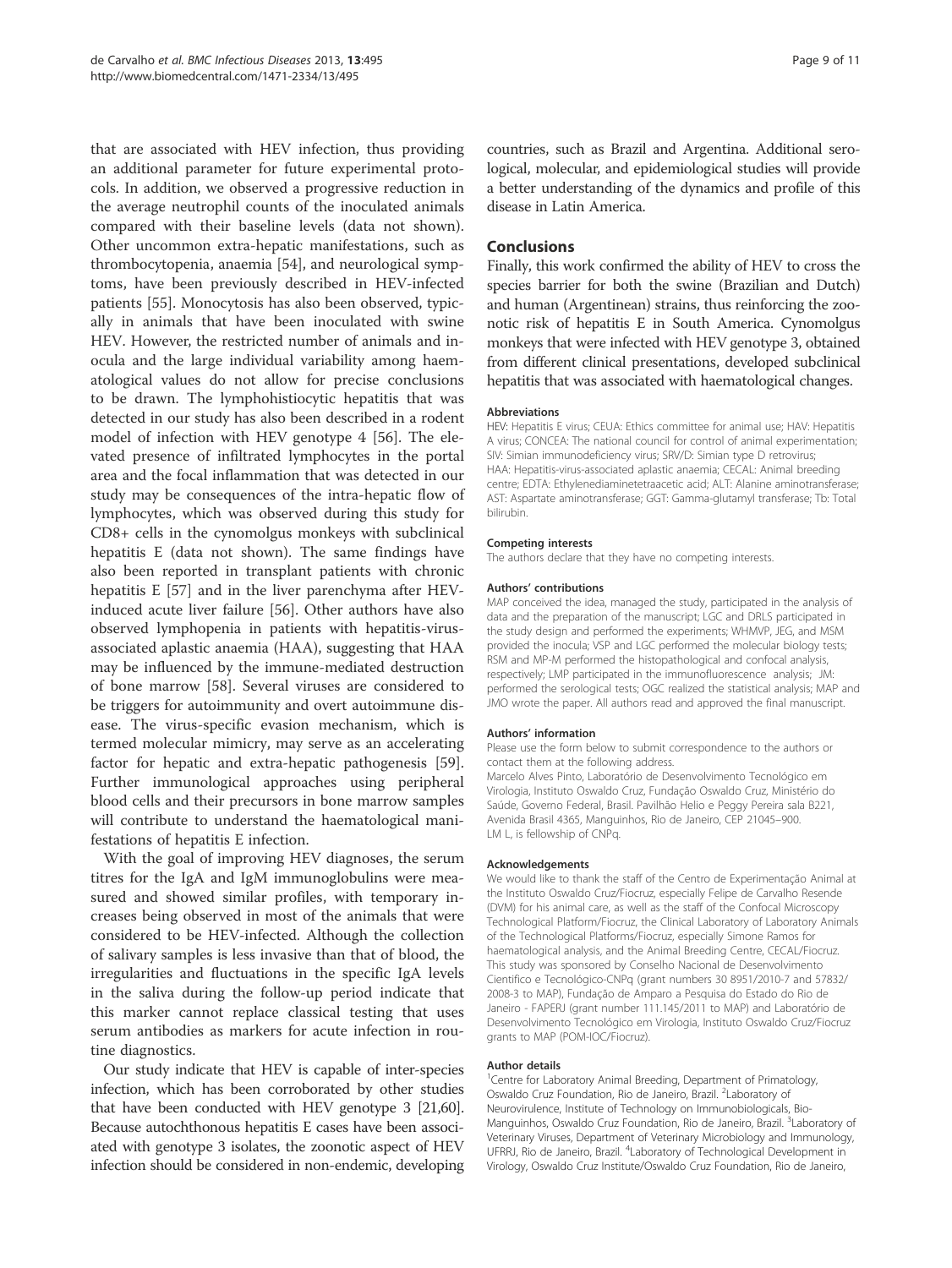Brazil. <sup>5</sup>Central Veterinary, Institute of Wageningen University and Research Centre, Wageningen, The Netherlands. <sup>6</sup>National Reference Laboratory in Viral Hepatitis, National Institute of Infectious Diseases, Buenos Aires, Argentina. <sup>7</sup>Dr. Julio Moran Laboratories, Ebmatingen, Zurich, Switzerland.<br><sup>8</sup>l aboratory of Virological Technology, Institute of Technology on Laboratory of Virological Technology, Institute of Technology on Immunobiologicals, Bio-Manguinhos, Oswaldo Cruz Foundation, Rio de Janeiro, Brazil. <sup>9</sup>Laboratory of Pathology, Oswaldo Cruz Institute/Oswaldo Cruz Foundation, Rio de Janeiro, Brazil. 10Programme of Scientific Computation, Oswaldo Cruz Foundation, Rio de Janeiro, Brazil.

#### Received: 29 May 2013 Accepted: 18 October 2013 Published: 23 October 2013

#### References

- 1. Mushahwar IK: Hepatitis E virus: molecular virology, clinical features, diagnosis, transmission, epidemiology, and prevention. J Med Virol 2008, 80:646–658.
- 2. Kumar S, Subhadra S, Singh B, Panda BK: Hepatitis E virus: the current scenario. Int J Infect Dis 2013, 17:e228-e233.
- 3. Echevarria JM, Gonzalez JE, Lewis-Ximenez LL, Dos Santos DR, Munne MS, Pinto MA, Pujol FH, Rodriguez-Lay LA: Hepatitis E virus infection in Latin America: a review. J Med Virol 2013, 85:1037–1045.
- 4. Silva SM, Oliveira JM, Vitral CL, Vieira Kde A, Pinto MA, Souto FJ: Prevalence of hepatitis E virus antibodies in individuals exposed to swine in Mato Grosso, Brazil. Mem Inst Oswaldo Cruz 2012, 107:338–341.
- Vitral CL, Pinto MA, Lewis-Ximenez LL, Khudyakov YE, dos Santos DR, Gaspar AM: Serological evidence of hepatitis E virus infection in different animal species from the Southeast of Brazil. Mem Inst Oswaldo Cruz 2005, 100:117–122.
- 6. Bortoliero AL, Bonametti AM, Morimoto HK, Matsuo T, Reiche EM: Seroprevalence for hepatitis E virus (HEV) infection among volunteer blood donors of the regional blood bank of Londrina, State of Parana, Brazil. Rev Inst Med Trop Sao Paulo 2006, 48:87–92.
- Santos DC, Souto FJ, Santos DR, Vitral CL, Gaspar AM: Seroepidemiological markers of enterically transmitted viral hepatitis A and E in individuals living in a community located in the North Area of Rio de Janeiro, RJ, Brazil. Mem Inst Oswaldo Cruz 2002, 97:637–640.
- 8. dos Santos DR, de Paula VS, de Oliveira JM, Marchevsky RS, Pinto MA: Hepatitis E virus in swine and effluent samples from slaughterhouses in Brazil. Vet Microbiol 2011, 149:236–241.
- 9. de Souza AJ, Gomes-Gouvea MS, Soares Mdo C, Pinho JR, Malheiros AP, Carneiro LA, Dos-Santos DR, Pereira WL: HEV infection in swine from Eastern Brazilian Amazon: evidence of co-infection by different subtypes. Comp Immunol Microbiol Infect Dis 2012, 35:477–485.
- 10. Gardinali NR, Barry AF, da Silva PF, de Souza C, Alfieri AF, Alfieri AA: Molecular detection and characterization of hepatitis E virus in naturally infected pigs from Brazilian herds. Res Vet Sci 2012, 93:1515–1519.
- 11. Bradley DW, Krawczynski K, Cook EH Jr, McCaustland KA, Humphrey CD, Spelbring JE, Myint H, Maynard JE: Enterically transmitted non-A, non-B hepatitis: serial passage of disease in cynomolgus macaques and tamarins and recovery of disease-associated 27- to 34-nm viruslike particles. Proc Natl Acad Sci U S A 1987, 84:6277-6281.
- 12. Gupta H, Joshi YK, Varma A, Shenoy S, Sriramchari S, Iyenger B, Tandon BN: Transmission of enteric non-A, non-B hepatitis virus in Macaca mulatta monkeys by intraportal route: subsequent passages of HEV virus. J Gastroenterol Hepatol 1990, 5:608–615.
- 13. Longer CF, Denny SL, Caudill JD, Miele TA, Asher LV, Myint KS, Huang CC, Engler WF, LeDuc JW, Binn LN, Ticehurst JR: Experimental hepatitis E: pathogenesis in cynomolgus macaques (Macaca fascicularis). J Infect Dis 1993, 168:602–609.
- 14. Tsarev SA, Emerson SU, Tsareva TS, Yarbough PO, Lewis M, Govindarajan S, Reyes GR, Shapiro M, Purcell RH: Variation in course of hepatitis E in experimentally infected cynomolgus monkeys. J Infect Dis 1993, 167:1302–1306.
- 15. McCaustland KA, Krawczynski K, Ebert JW, Balayan MS, Andjaparidze AG, Spelbring JE, Cook EH, Humphrey C, Yarbough PO, Favorov MO, Carson D, Bradley DW, Robertson BH: Hepatitis E virus infection in chimpanzees: a retrospective analysis. Arch Virol 2000, 145:1909–1918.
- 16. Ji Y, Zhu Y, Liang J, Wei X, Yang X, Wang L, Li L, Chang Y, Tang R, Zhuang H: Swine hepatitis E virus in rural southern China: genetic characterization and experimental infection in rhesus monkeys (Macaca mulatta). J Gastroenterol 2008, 43:565–570.
- 
- 17. Pillot J, Turkoglu S, Dubreuil P, Cosson A, Lemaigre G, Meng J, Lazizi Y: Cross-reactive immunity against different strains of the hepatitis E virus transferable by simian and human sera. C R Acad Sci III 1995, 318:1059-1064.
- 18. Meng J, Pillot J, Dai X, Fields HA, Khudyakov YE: Neutralization of different geographic strains of the hepatitis E virus with anti-hepatitis E virus-positive serum samples obtained from different sources. Virology 1998, 249:316–324.
- 19. Sanford BJ, Dryman BA, Huang YW, Feagins AR, Leroith T, Meng XJ: Prior infection of pigs with a genotype 3 swine hepatitis E virus (HEV) protects against subsequent challenges with homologous and heterologous genotypes 3 and 4 human HEV. Virus Res 2011, 159:17–22.
- 20. Bouwknegt M, Lodder-Verschoor F, van der Poel WH, Rutjes SA, de Roda Husman AM: Hepatitis E virus RNA in commercial porcine livers in The Netherlands. J Food Prot 2007, 70:2889–2895.
- 21. Meng XJ, Halbur PG, Shapiro MS, Govindarajan S, Bruna JD, Mushahwar IK, Purcell RH, Emerson SU: Genetic and experimental evidence for cross-species infection by swine hepatitis E virus. J Virol 1998, 72:9714–9721.
- 22. Aggarwal R, Kamili S, Spelbring J, Krawczynski K: Experimental studies on subclinical hepatitis E virus infection in cynomolgus macaques. J Infect Dis 2001, 184:1380–1385.
- 23. Bouwknegt M, Frankena K, Rutjes SA, Wellenberg GJ, de Roda Husman AM, van der Poel WH, de Jong MC: Estimation of hepatitis E virus transmission among pigs due to contact-exposure. Vet Res 2008, 39:40.
- 24. Agrawal S, Gupta D, Panda SK: The 3' end of hepatitis E virus (HEV) genome binds specifically to the viral RNA-dependent RNA polymerase (RdRp). Virology 2001, 282:87–101.
- 25. Dalton HR, Hunter JG, Bendall RP: Hepatitis e. Curr Opin Infect Dis 2013, 26:471–478.
- 26. Lopes Dos Santos DR, Lewis-Ximenez LL, da Silva MF, de Sousa PS, Gaspar AM, Pinto MA: First report of a human autochthonous hepatitis E virus infection in Brazil. J Clin Virol 2010, 47:276–279.
- 27. Jothikumar N, Cromeans TL, Robertson BH, Meng XJ, Hill VR: A broadly reactive one-step real-time RT-PCR assay for rapid and sensitive detection of hepatitis E virus. J Virol Methods 2006, 131:65–71.
- 28. Pinto MA, Marchevsky RS: Serial opened biopsies applied in nonhuman primate model to study the pathogenesis of hepatitis A virus. Virus Reviews and Research 2001, 6:26–33.
- 29. Halbur PG, Kasorndorkbua C, Gilbert C, Guenette D, Potters MB, Purcell RH, Emerson SU, Toth TE, Meng XJ: Comparative pathogenesis of infection of pigs with hepatitis E viruses recovered from a pig and a human. J Clin Microbiol 2001, 39:918–923.
- 30. The R Project for Statistical Computing. [www.r-project.org].
- 31. Erker JC, Desai SM, Schlauder GG, Dawson GJ, Mushahwar IK: A hepatitis E virus variant from the United States: molecular characterization and transmission in cynomolgus macaques. J Gen Virol 1999, 80(Pt 3):681–690.
- 32. van Cuyck-Gandre H, Cockman-Thomas R, Caudill JD, Asher LS, Armstrong KL, Hauroeder B, Clements NJ, Binn LN, Longer CF: Experimental African HEV infection in cynomolgus macaques (Macaca fascicularis). J Med Virol 1998, 55:197–202.
- 33. Liu P, Bu QN, Wang L, Han J, Du RJ, Lei YX, Ouyang YQ, Li J, Zhu YH, Lu FM, Zhuang H: Transmission of hepatitis E virus from rabbits to cynomolgus macaques. Emerg Infect Dis 2013, 19:559–565.
- 34. Hirano M, Ding X, Tran HT, Li TC, Takeda N, Sata T, Nakamura S, Abe K: Prevalence of antibody against hepatitis E virus in various species of non-human primates: evidence of widespread infection in Japanese monkeys (Macaca fuscata). Jpn J Infect Dis 2003, 56:8-11.
- 35. Huang F, Yu W, Hua X, Jing S, Zeng W, He Z: Seroepidemiology and molecular characterization of hepatitis E virus in Macaca Mulatta from a Village in Yunnan, China, where Infection with this virus is endemic. Hepat Mon 2011, 11:745–749.
- 36. Okamoto H, Takahashi M, Nishizawa T, Usui R, Kobayashi E: Presence of antibodies to hepatitis E virus in Japanese pet cats. Infection 2004, 32:57–58.
- 37. Liu J, Zhang W, Shen Q, Yang S, Huang F, Li P, Guo X, Yang Z, Cui L, Zhu J, Hua X: Prevalence of antibody to hepatitis E virus among pet dogs in the Jiang-Zhe area of China. Scand J Infect Dis 2009, 41:291-295.
- 38. Arankalle VA, Chadha MS, Banerjee K, Srinivasan MA, Chobe LP: Hepatitis E virus infection in pregnant rhesus monkeys. Indian J Med Res 1993, 97:4-8.
- 39. Nakamura S, Tsuchiya H, Okahara N, Nakagawa T, Ohara N, Yamamoto H, Li TC, Takeda N, Ogasawara K, Torii R: Epidemiology of hepatitis E virus in indoor-captive cynomolgus monkey colony. J Vet Med Sci 2011, 74:279–283.